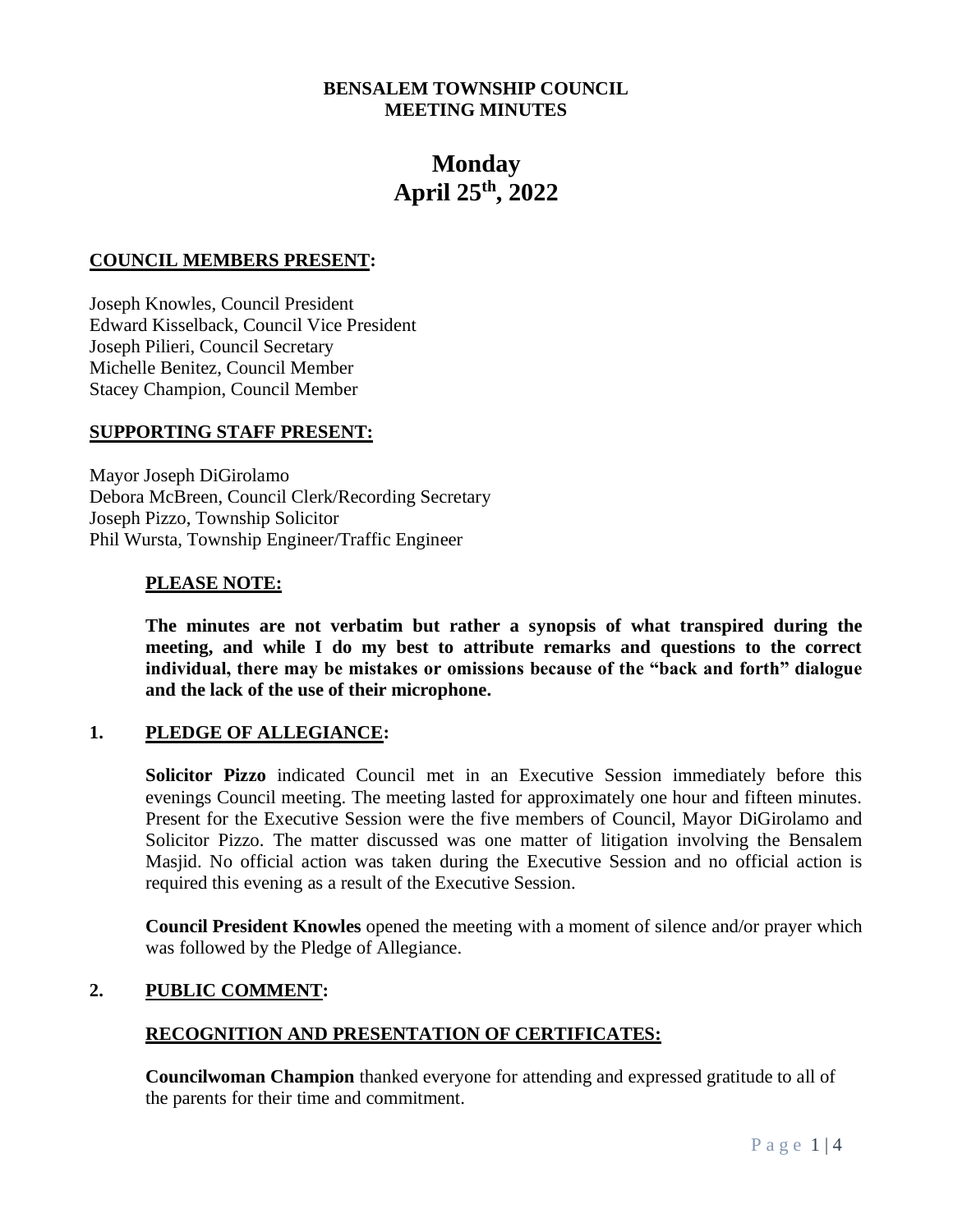**Council President Knowles** indicated three teams will be recognized this evening, they are as follows:

- St. Ephrem's Region 19 CYO High School Boys Basketball 1st Place Winner
- St. Ephrem's Region 19 CYO Junior Varsity Boys Basketball 1<sup>st</sup> Place Winner
- St. Charles Borromeo Region 19 CYO Junior Varsity Boys Basketball 2<sup>nd</sup> Place Winner

**Mayor DiGirolamo** presented the certificates to the coaches, at which time the coaches introduced the players of each team. Father Speziale, Pastor of St. Ephrem's Parish, said a few words regarding community and working together as a team and expressed how happy he is to be a part of the Bensalem Township community.

#### **3. APPROVAL OF COUNCIL MINUTES:**

**Council Vice President Kisselback** motioned to approve the March 28<sup>th</sup>, 2022 Council Minutes as presented, **Council Secretary Pilieri** seconded and the vote carried 5-0.

#### **4. CONSIDERATION OF A LAND DEVELOPMENT EXTENSION AGREEMENT FOR:**

| Applicant:         | Lennar MPA, LLC       |
|--------------------|-----------------------|
| <b>Location:</b>   | Waterside – Phase $3$ |
| <b>Tax Parcel:</b> | $2 - 65 - 22 - 15$    |

Solicitor Pizzo indicated the item was before council at their last meeting date of March 28<sup>th</sup>, 2022. At that time, it was tabled to afford the Township Engineer and the Township Building and Planning Department an opportunity to sit down with Lennar and go out and visit the site and address whatever issues might be outstanding.

**Engineer Wursta** indicated at the Mayors and Councils direction, he has been pounding them quite a bit with regard to the inspection forces. The results associated with the directive are as follows: Third Phase is under control, there will be a restriction on building units. The applicant will not get an approval until the footings are in place. The roads were recently paved. Memos are being sent on a weekly basis to the superintendent regarding the issues the Engineer is seeing from the inspections. The applicant has been diligent on addressing those issues and have been very cooperative. This process will be maintained throughout the phase.

Engineer Wursta and Director Farrall will meet with the applicant and lay down a red line as to when the State Road Project is to be completed. This project consists of the third lane which will extend from Camer Drive all the way to the Columbus Country Club, this will provide the center turning lane along that stretch of road. The goal is to get the trucks out of the way. The applicant indicated this project should be done by the summer of 2022, the Township Engineer is holding them to the completion date.

**Council Vice President Kisselback** asked if the applicant has addressed any of the issues on Phase I and Phase II as far as completing those projects.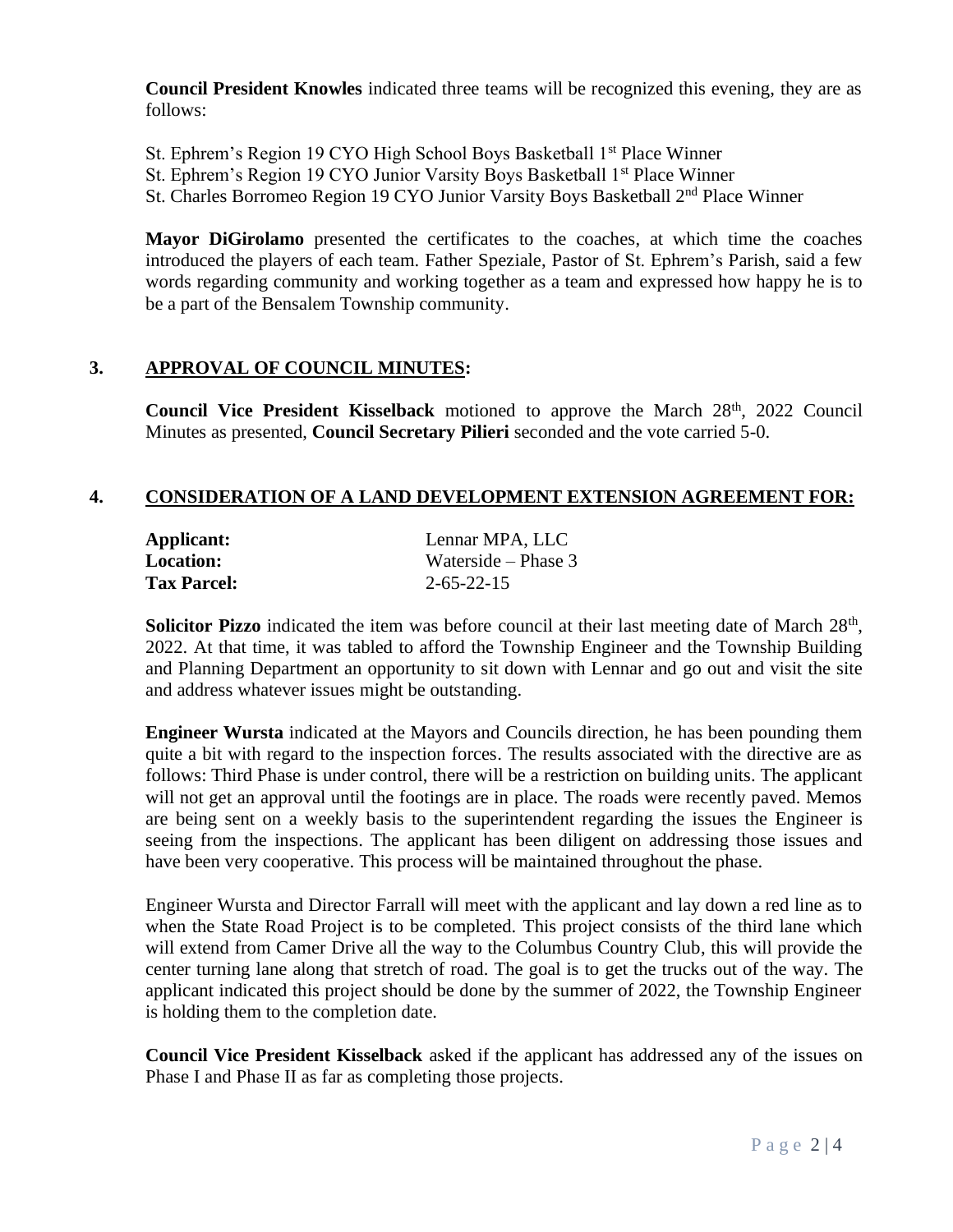**Engineer Wursta** indicated they have, but did not have the details associated with all of those issues. Mr. Wursta was aware of lighting and signing issues that were addressed. There may have been some mild things that may have languished because of the weather and his understanding Phase I and Phase II are pretty much in the rearview mirror.

**Council Secretary Pilieri** indicated he is still receiving calls about lighting and street signs. The applicant needs to finish Phase I and Phase II before the Township agrees to let them keep building.

**Council Vice President Kisselback** indicated it would be his decision to extend the agreement for six months, not a year. This would take it to October  $31<sup>st</sup>$  which would give the Township all the construction months for the applicant to finish the project.

**Council President Knowles** indicated if any of the Council members receive complaints in reference to Phase I and Phase II they will forward them directly to either the Township Engineer or Director Farrall.

**Council Vice President Kisselback** motioned to extended the agreement to October 31<sup>st</sup>, 2022, **Councilwoman Benitez seconded** and the motion carried 5-0.

# **5. PUBLIC COMMENT:**

**Council President Knowles** asked if there was anyone in the audience who would like to come forward, seeing no one come forward the second of two public comments was closed.

# **6. OTHER BUSINESS:**

**Councilwoman Benítez** indicated she had hoped everyone had enjoyed their holidays. Thanked Joe Szafran, the volunteers and Parx Casino for all of their hard work that goes into the preparation of the Tour of Honor Event. Building a Better Bensalem is doing a "Drug Take Back" event, which is nationwide, this Saturday April 30<sup>th</sup> from 10am to 2pm at the Bensalem Giant and the Walmart on Horizon Boulevard. The event involves used, unused and expired medications and sharps. Visit the Bucks County Drug and Alcohol site or the Building a Better Bensalem Facebook page for more information.

**Councilwoman Champion** thanked everyone for recognizing the young men this evening who won their basketball championships. Spoke of her father who went on the Tour of Honor and was one of the veterans welcomed home on Sunday.

**Council Secretary Pilieri** indicated Bensalem has a fantastic community, the churches and schools do a terrific job and you can't ask for more as to what Parks and Rec does for the community. Bensalem is the best place to live.

**Council Vice President Kisselback** congratulated the young men who worked hard to achieve their victory in winning their basketball championship and even more impressive was the fact it was two Bensalem schools that won their championship.